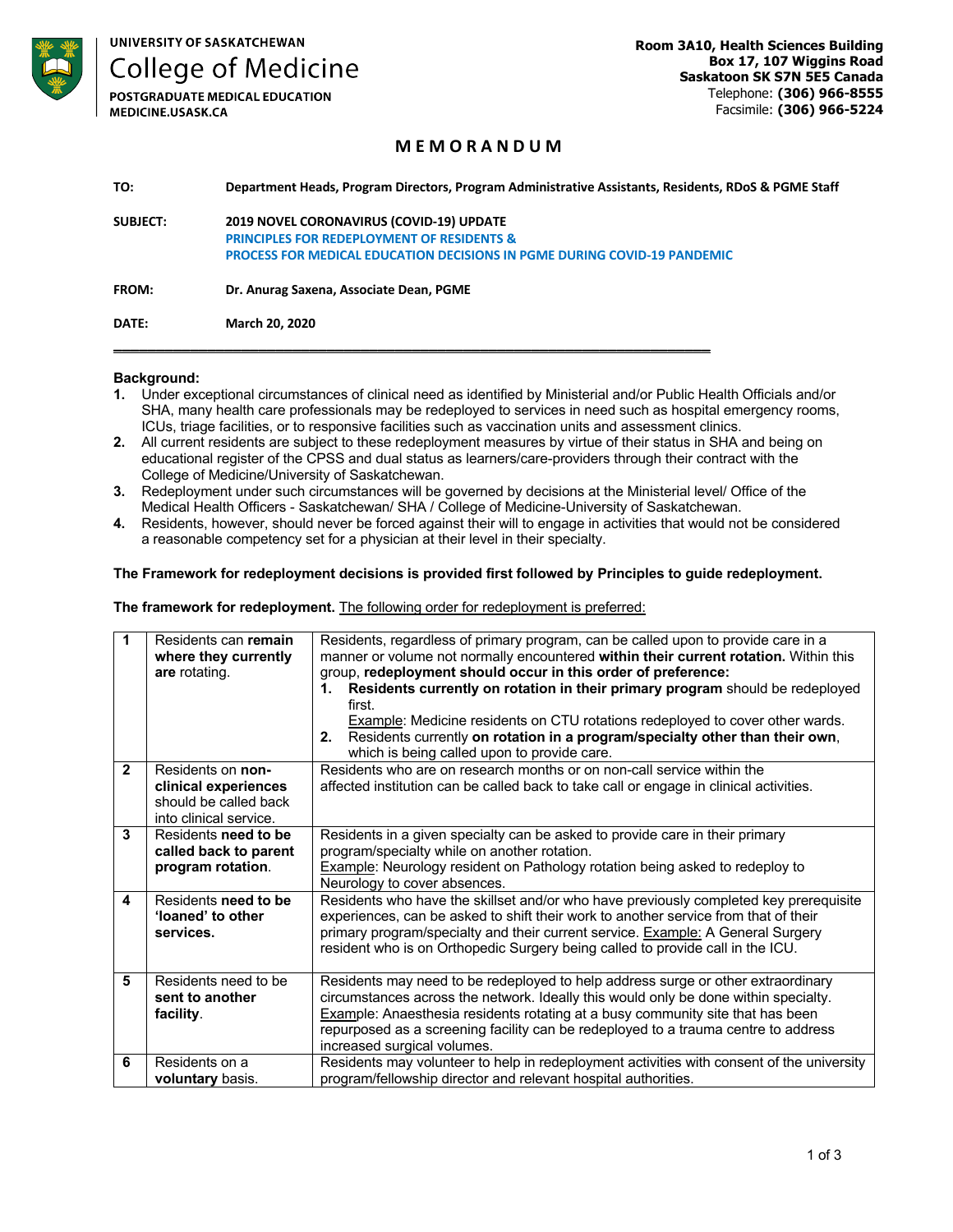

**College of Medicine** 

**POSTGRADUATE MEDICAL EDUCATION** MEDICINE.USASK.CA

### **Principles guiding redeployment decisions:**

| 1              | <b>Duration</b>        | Redeployment will be for as short a period of time as is necessary to address the acute<br>1.            |
|----------------|------------------------|----------------------------------------------------------------------------------------------------------|
|                |                        | need.                                                                                                    |
|                |                        | 2.<br>Redeployment will respect the employment provisions of the Collective Agreement and allow          |
|                |                        | flexibility at the discretion of the program director or site supervisor regarding individual            |
|                |                        | absences due to the health emergency (personal illness or family care).                                  |
|                |                        | In all cases, absences should be documented by the program directors.<br>3.                              |
| $\overline{2}$ | <b>Activities</b>      | The roles and performance of redeployed residents should be recorded and evaluated as<br>1.              |
|                | while on               | separate from their regularly assigned rotation and activities.                                          |
|                | redeployment           | Although impossible to guarantee at the outset of a redeployment, individuals <i>should not</i> be<br>2. |
|                |                        | required to extend their training program as a result of redeployment for short                          |
|                |                        | periods. There may be individual cases that require consultations with the program                       |
|                |                        | directors, certifying Colleges and the PGME Office, so a formal record must made of                      |
|                |                        | the service provided.                                                                                    |
|                |                        | 3.<br>This record will include, at a minimum, the name of a primary supervisor, time period,             |
|                |                        | description of activities to be performed, and a completed 5-point scale used to evaluate                |
|                |                        | those activities. The form should be signed and forwarded to the resident's Program                      |
|                |                        | Director at the end of the service.                                                                      |
|                |                        | Redeployment decisions made by the hospital administration may need to take into<br>4.                   |
|                |                        | consideration the resident's seniority/level of training and any special expertise, i.e. more            |
|                |                        | senior residents may be able to function more independently, ensuring that the overall                   |
|                |                        | team's ability to cope with the workload is increased.                                                   |
| $\mathbf{3}$   | <b>Eligibility for</b> | Any resident may be redeployed as per these principles.<br>1.                                            |
|                | redeployment           | It is expected that redeployment will apply to those residents assigned to the relevant sites at<br>2.   |
|                |                        | the time the need arose.                                                                                 |
|                |                        | Unless otherwise directed by the College of Medicine, rotations between hospitals will occur<br>3.       |
|                |                        | as scheduled and residents will be expected to adhere to requirements for their service put              |
|                |                        | in place by the institution they rotate to.                                                              |
|                |                        | The College of Medicine / University reserves the right to eliminate or otherwise alter rotation<br>4.   |
|                |                        | changes (including date, duration and specific assignments of individuals or groups) in                  |
|                |                        | consultation with Clinical Service partner(s).                                                           |
| 4              | <b>Authority and</b>   | Please see attached the process for medical education decisions.                                         |
|                | Approval               | It is expected that the consultations and collaborative decision-making will occur.                      |
| 5              | <b>Resolution of</b>   | Resolution of conflicts related to redeployment should be brought to the relevant Provincial Head        |
|                | <b>Conflict</b>        | / Area Lead, Associate Dean PGME-Vice Dean Education.                                                    |

Please note that a resident's participation in service *unrelated* to one's current training program is not mandatory. If a resident chooses not to participate in a redeployment assignment and takes the time off during the pandemic period (other than sick or scheduled leave), he/she should be made aware that the absences may not count towards the credentialing of their education program, unless approved in advance.

Sources:

- 1. Modified with permission from document(s) at the PGME Office, University of Toronto
- 2. UNHCR Emergency Handbook https://emergency.unhcr.org/entry/45259/getting-ready-for-your-emergencydeployment
- 3. Emergency Management Principles and Practices for HealthCare Systems, 2<sup>nd</sup> ed. https://www.calhospitalprepare.org/sites/main/files/file-attachments/empp\_unit\_3\_2nd\_edition.pdf

### Taking into account:

- 1. Collective Agreement (PAIRS/RDOS-University of Saskatchewan)
- 2. CFPC and RCPSC training requirements